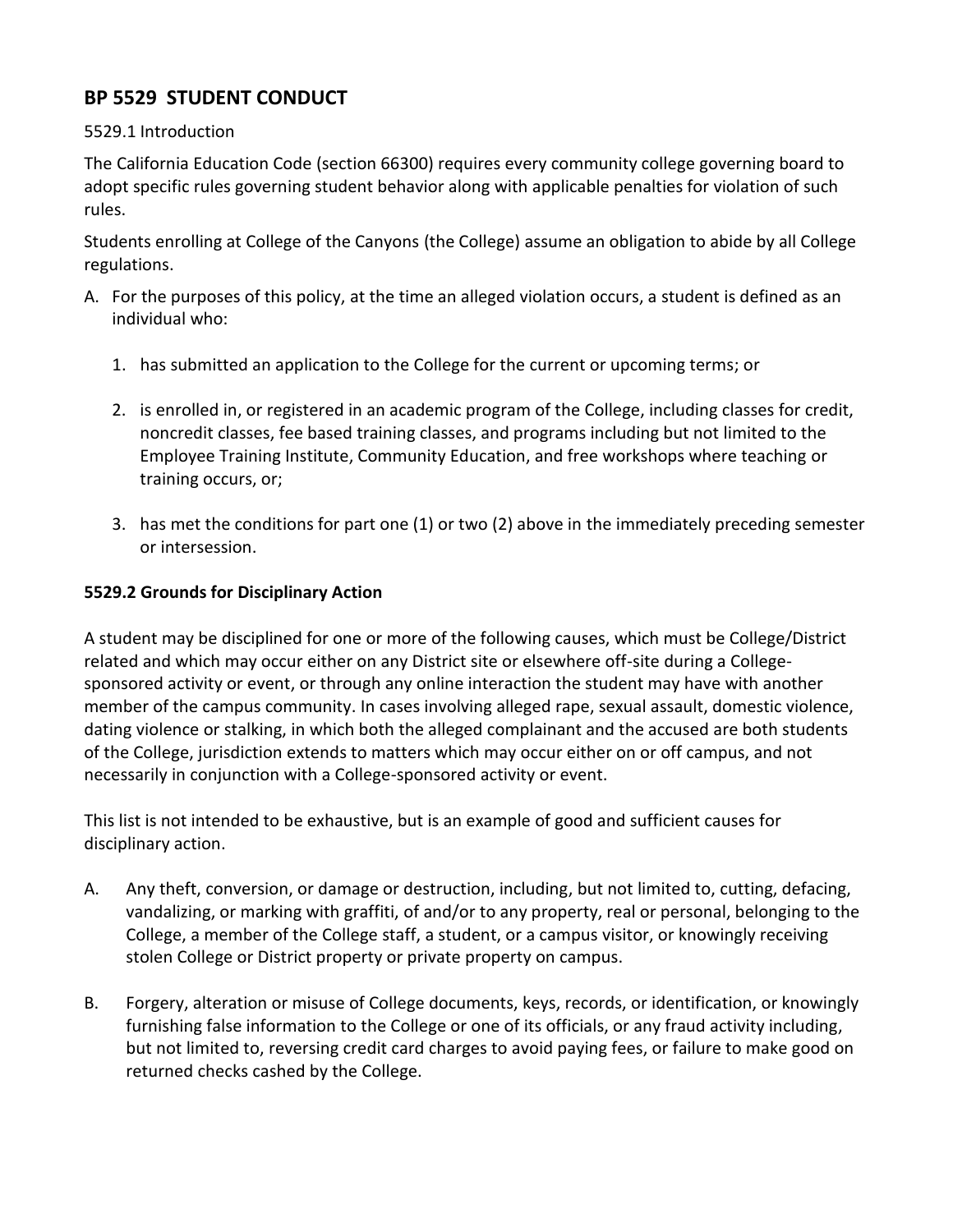- C. Cheating, plagiarism, fabrication, and other forms of academic dishonesty, and/or facilitating academic dishonesty, including, but not limited to: having other students or non-students take courses, tests, placement exams, or write papers; access to, or use of electronic devices, during exams; opening internet browsers while taking closed book, closed note proctored exams.
- D. Violation of classroom rules, as determined by each course syllabus, including, but not limited to, the use of cell phones, and other unauthorized devices, attendance and punctuality standards, decorum standards, safety standards, including, but not limited to the wearing of specified footwear and/or safety gear and/or protective clothing or uniforms, and other standards found in the course syllabus.
- E. Physical or verbal abuse, or harassment, including, but not limited to, sexual harassment, or any threat of force or violence including physical altercation, flaming, bashing, bullying, intimidation, harassment, sharking or any abusive, threatening, coercive, or hostile behavior, including online interaction, directed toward any member of the College, or members of his or her family, or a campus visitor, or any harassing or discriminatory behavior based on race, sex, sexual orientation, religion, age, national origin, disability, or any other status protected by law.
- F. Sexual Harassment

Sexual harassment is defined as unwelcome conduct of a sexual nature that may include unwelcome sexual advances, requests for sexual favors, and/or other verbal, non-verbal, or physical conduct of a sexual nature. Sexual harassment also encompasses nonsexual conduct, provided the behavior is unwelcome, is based on sex or sexual stereotyping, and has the effect of interfering with a student's ability to participate in or benefit from a school program, such as participation in athletics, employment or co-curricular activities.

Examples of sexual harassment include, but are not limited to:

- making sexual propositions or pressuring students and other member of the campus community for sexual favors;
- unwanted touching of a sexual, or non-sexual, nature;
- writing graffiti of a sexual nature;
- displaying or distributing sexually explicit drawings, pictures, photographs, or written materials;
- performing sexual gestures or touching oneself sexually in front of others;
- telling sexual or dirty jokes;
- spreading sexual rumors or rating other students and other members of the campus community as to sexual activity or performance; or,
- circulating or showing e-mails or Web sites of a sexual nature
- requesting another person to provide nude photographs or photographs of a sexual or illicit nature of him/herself
- G. Sexual Assault/Rape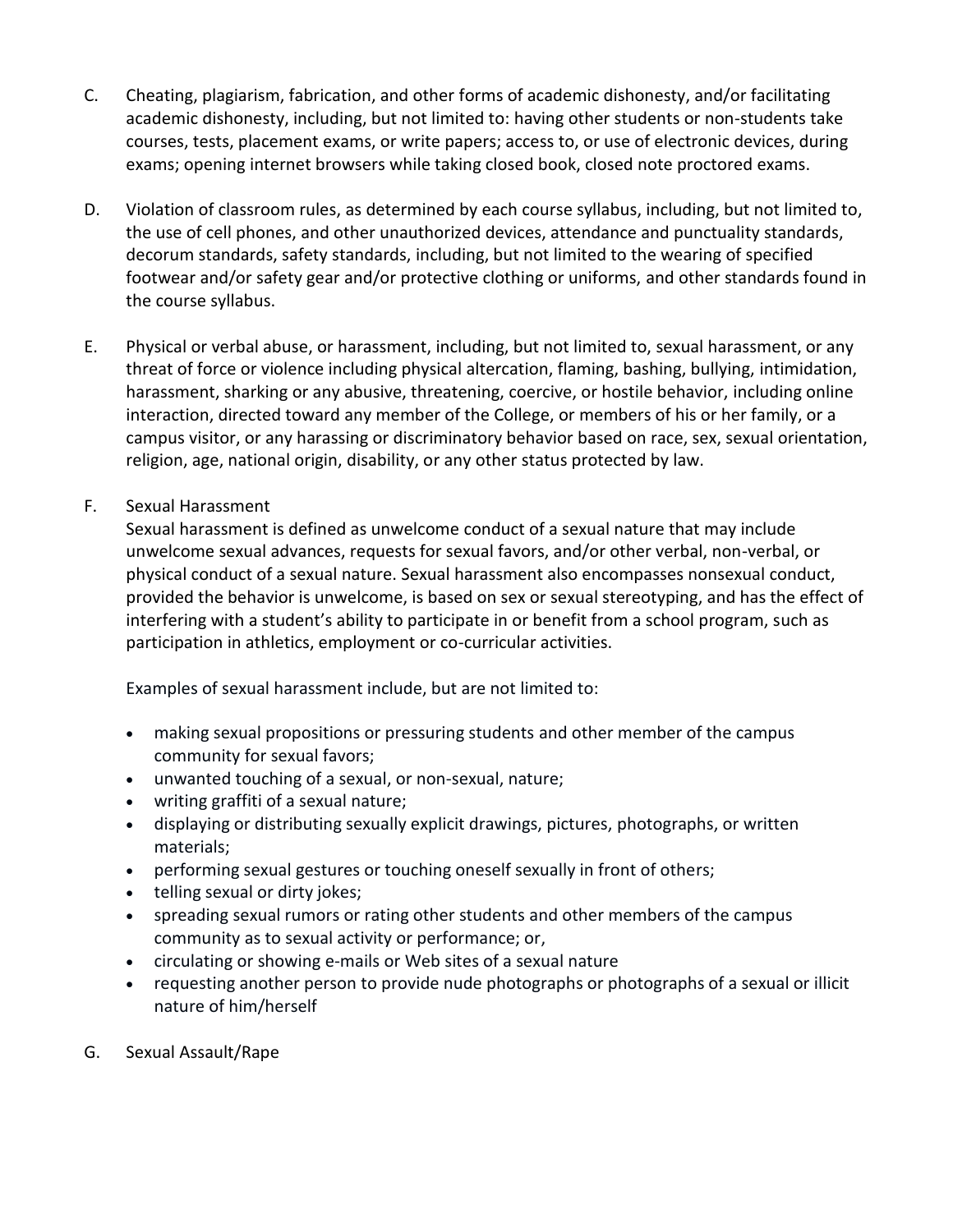Sexual assault occurs when physical sexual activity is engaged in without the consent of the other person, and includes, but is not limited to, rape, forced sodomy, forced oral copulation, rape by a foreign object, sexual battery, or threat of sexual assault.

Sexual assault is defined as actual or attempted sexual contact with another person without that person's consent, regardless of the victim's affiliation with the community college, including, but not limited to, any of the following:

- 1. Intentional touching of another person's intimate parts without that person's consent or other intentional sexual contact with another person without that person's consent.
- 2. Coercing, forcing, or attempting to coerce or force a person to touch another person's intimate parts without that person's consent.
- 3. Rape, which includes penetration, no matter how slight, without the person's consent, of either of the following.
	- a. The vagina or anus of a person by any body part of another person or by an object.
	- b. The mouth of a person by a sex organ of another person (Education Code Section 76033).
- 4. For the purposes of this policy Sexual Assault may occur in the absence of affirmative consent.
	- a. "Affirmative Consent" means affirmative, conscious, and voluntary agreement to engage in sexual activity. It is the responsibility of each person involved in the sexual activity to ensure that he or she has the affirmative consent of the other or others to engage in the sexual activity. Lack of protest or resistance does not mean consent, nor does silence mean consent. Affirmative consent must be ongoing throughout a sexual activity and can be revoked at any time. The existence of a dating relationship between the persons involved, or the fact of past sexual relations between them, should never by itself be assumed to be an indicator of consent.
	- b. "Incapacitation" is defined as the physical and/or mental inability to make informed, rational judgments. States of incapacitation include, but are not limited to, unconsciousness, sleep, and blackouts. Where alcohol or drugs are involved, incapacitation is defined with respect to how the alcohol or other drug consumed affects a person's decision-making capacity, awareness or consequences, and ability to make fully informed judgments. Being intoxicated by drugs or alcohol does not diminish one's responsibility to obtain consent. The factors to be considered when determining whether consent was given include whether the accused knew or whether a reasonable person should have known that the complainant was incapacitated.
	- c. "Developmental incapacitation" is defined as the inability for a person to provide consent based upon diminished developmental disability.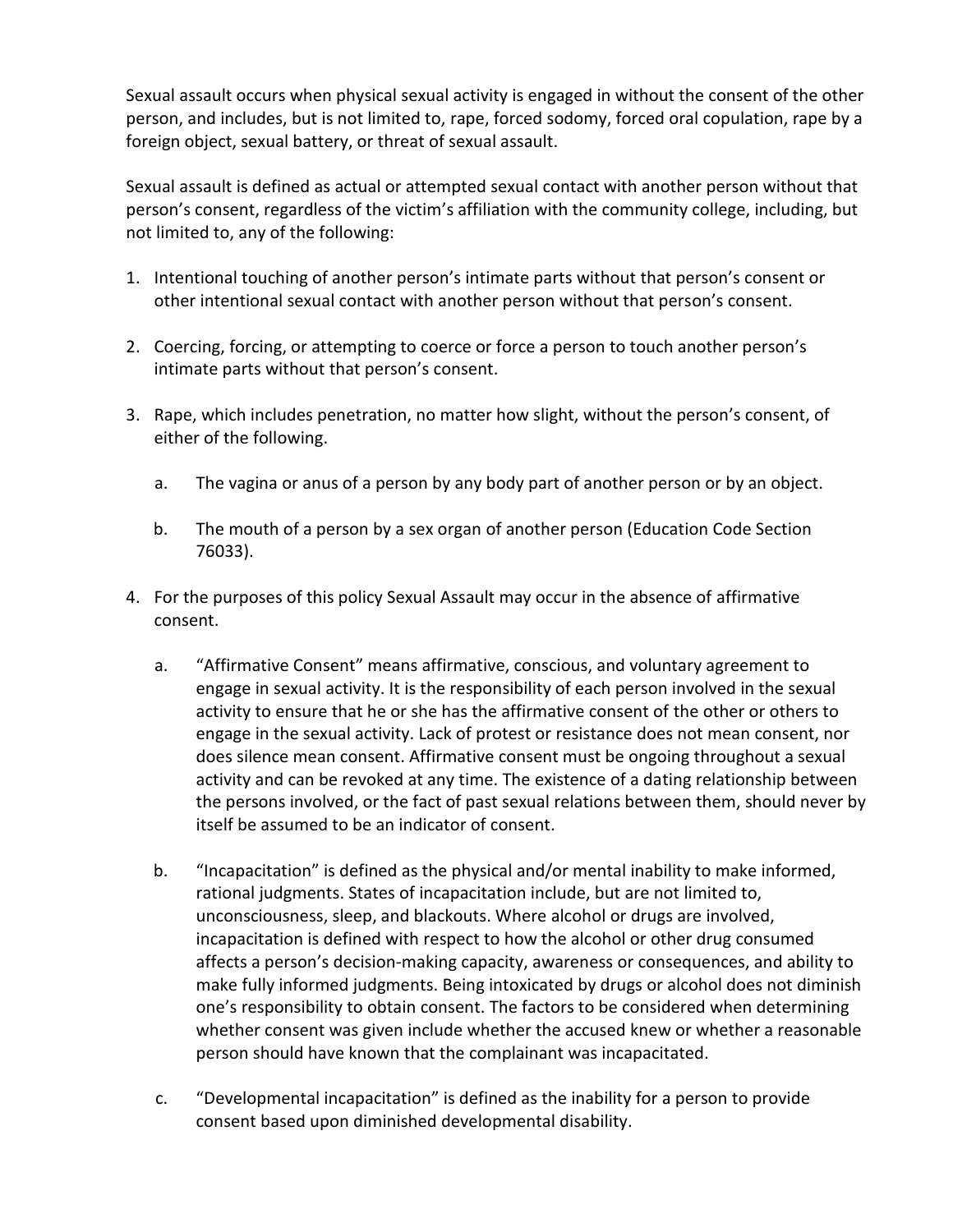- H. Sexual Misconduct: Sexual misconduct is non-consensual sexual activity that does not involve touching. The misconduct may include, but is not limited to:
	- Electronically recording, photographing, or transmitting intimate or sexual utterances, sounds, or images of another person
	- Allowing third parties to observe sexual acts
	- Engaging in voyeurism
	- Exposing oneself
	- Transmitting sexually explicit photos or videos of oneself to others through any means electronically, including, but not limited to, social media, email, texting, or any other form of electronic transmission, or through any other forms of delivery
- I. Sexual Exploitation

Sexual exploitation, defined as a person taking sexual advantage of another person for the benefit of anyone other than that person without that person's consent, regardless of the victim's affiliation with the community college, including, but not limited to, any of the following:

- 1. Prostituting another person
- 2. Recording images, including video or photograph, or audio of another person's sexual activity, intimate body parts, or nakedness without that person's consent.
- 3. Distributing images, including video or photograph, or audio of another person's sexual activity, intimate body parts, or nakedness, if the individual distributing the images or audio know or should have known that the person depicted in the images or audio did not consent to the disclosure and objected to the disclosure.
- 4. Viewing another person's sexual activity, intimate body parts, or nakedness in a place where that person would have a reasonable expectation of privacy, without that person's consent.
- 5. Viewing another person's sexual activity, intimate body parts, or nakedness in a place where that person would have a reasonable expectation of privacy, without that person's consent, and for the purpose of arousing or gratifying sexual desire. (Education Code Section 76033)
- J. Stalking

Engaging in a course of conduct directed at a specific person that would cause a reasonable person to fear for his or her safety or the safety of others, or to suffer substantial emotional distress. Alleged stalking activity includes, but is not limited to, that which occurs in person, through electronic devices, online, or through social media.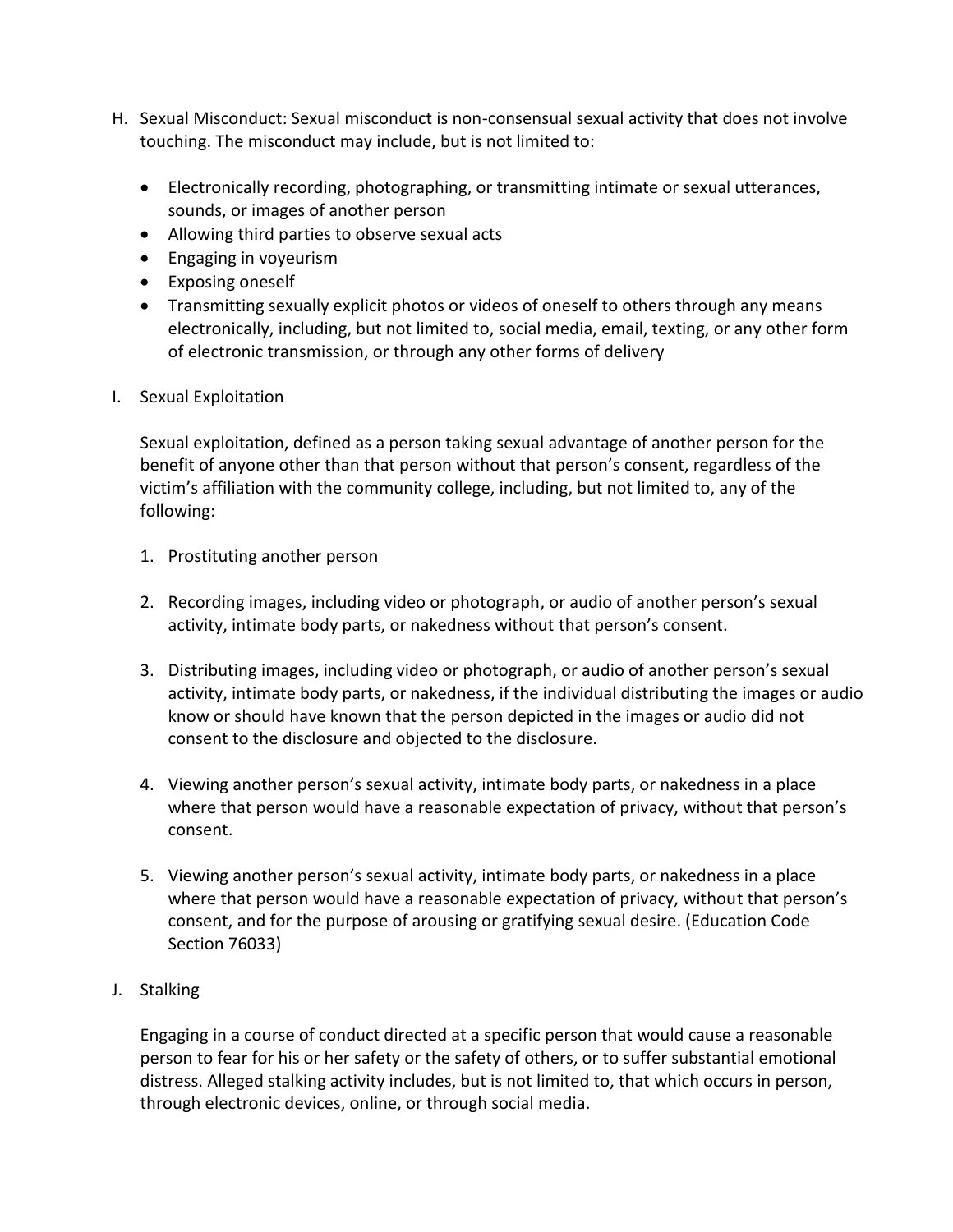Examples of stalking include, but are not limited to:

- Following
- Obsessive behavior
- Unwanted and/or excessive phone calls or other forms of communication
- Unwanted letters or messages
- Unwanted gifts or threatening gifts
- Damage to property
- Appearance at places of residence, school, work
- Threats to person, family, or friends
- Inappropriate confrontations and approaches
- K. Dating Violence

Violence committed by a person who is or has been in a social relationship of a romantic or intimate nature with the victim. The existence of a romantic or intimate relationship will be determined based on the length of the relationship, the type of relationship and the frequency of interaction between the persons involved in the relationship.

L. Domestic Violence

Includes felony or misdemeanor crimes of violence committed by:

- 1. A current or former spouse of the victim;
- 2. A person with whom the victim shares a child in common;
- 3. A person who is cohabitating with or has cohabitated with the victim as a spouse;
- 4. A person who is cohabitating with or has cohabitated with the victim other than as a spouse;
- 5. A person similarly situated to a spouse of the victim under California law; or
- 6. Any other person against an adult or youth victim who is protected from that person's acts under California law.
- M. Misuse of any student contact information obtained in any manner, including, but not limited to, sending harassing, stalking, threatening, offensive, indecent, lewd, or obscene correspondence or photos either through email, texting or social media, or making harassing, stalking, threatening, offensive, indecent, lewd, or obscene phone calls to another student.
- N. Misuse of email or engaging in other inappropriate forms of communication with College faculty or staff, including, but not limited to, communication by written notes, phone, voicemail, or any form of electronic communication.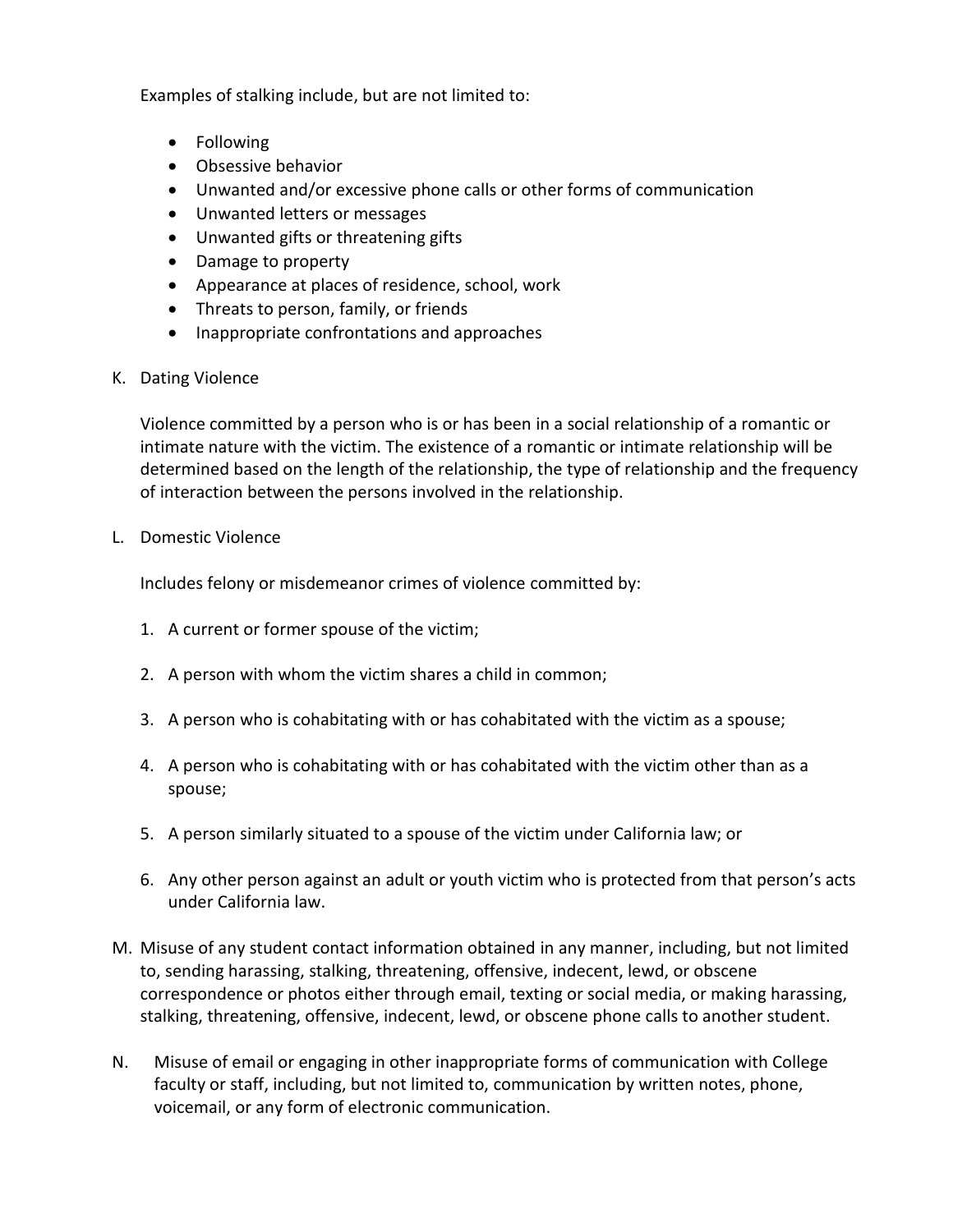- O. Manufacture, use, possession, distribution, sale, offer to sell, furnishing, arranging or negotiating the sale of any drug or drug paraphernalia, or being under the influence of alcohol, narcotics, recreational drugs (whether legal or illegal), or other dangerous drugs, or the abuse of any lawfully prescribed medication which causes the student to be so impaired as to be a danger to oneself or others, or to be disruptive to the educational or administrative process, on campus, or off campus at any College-sponsored event, including day and night while the student is under the supervision of the College and its personnel, even when formal activities of the event (athletic event, conference, field trip, etc.) have ended.
- P. Unauthorized entry into, unauthorized use of, possession of, or misuse of, College or District property, facilities, supplies or equipment, or vehicles, or unauthorized occupancy of any buildings or other facilities owned, rented, leased, or otherwise under the control of the College or District.
- Q. Disorderly, lewd, indecent, obscene, or offensive conduct on District-owned or controlled property or at College-sponsored or supervised functions, or engaging in expression which is libelous or slanderous, or which so incites students as to create a clear and present danger of the commission of unlawful acts on College or District premises, or the violation of lawful College or District regulations, or the substantial disruption of the orderly operation of the College or District.
- R. Possession, use, or sale of any weapons including, but not limited to, firearms, knives, explosives, dangerous chemicals, or other potentially harmful implements, substances, or objects, which could be classified as a weapon, or any imitation or replica weapons, which may cause alarm to the College community while on the College campuses or at a College or District-sponsored function without prior authorization of the Chief Executive Officer (CEO) or designee.
- S. Failure to identify oneself to or failure to comply with directions of College officials acting in performance of their duties including, but not limited to, the provisions of the Penal Code Sections 626.6 and 626.8.
- T. Obstruction or disruption, on or off campus, of the College's education process, administrative process, or other College function, or the open and persistent defiance of authority. This includes all extracurricular activities including, but not limited to, internships, service-learning activities, athletic events, conference travel, and field trips during all hours the student is under supervision of the College and its personnel.
- U. Violation of any order of the CEO or designee, notice of which has been given prior to such violation and which order is not inconsistent with any of the other provisions of this policy. This notice may be given by publication in the College newspaper, web site, social network, or by posting on an official bulletin board designated for this purpose.
- V. Soliciting or assisting another to undertake any act, which would subject a student to expulsion, suspension, probation, or other discipline pursuant to this policy.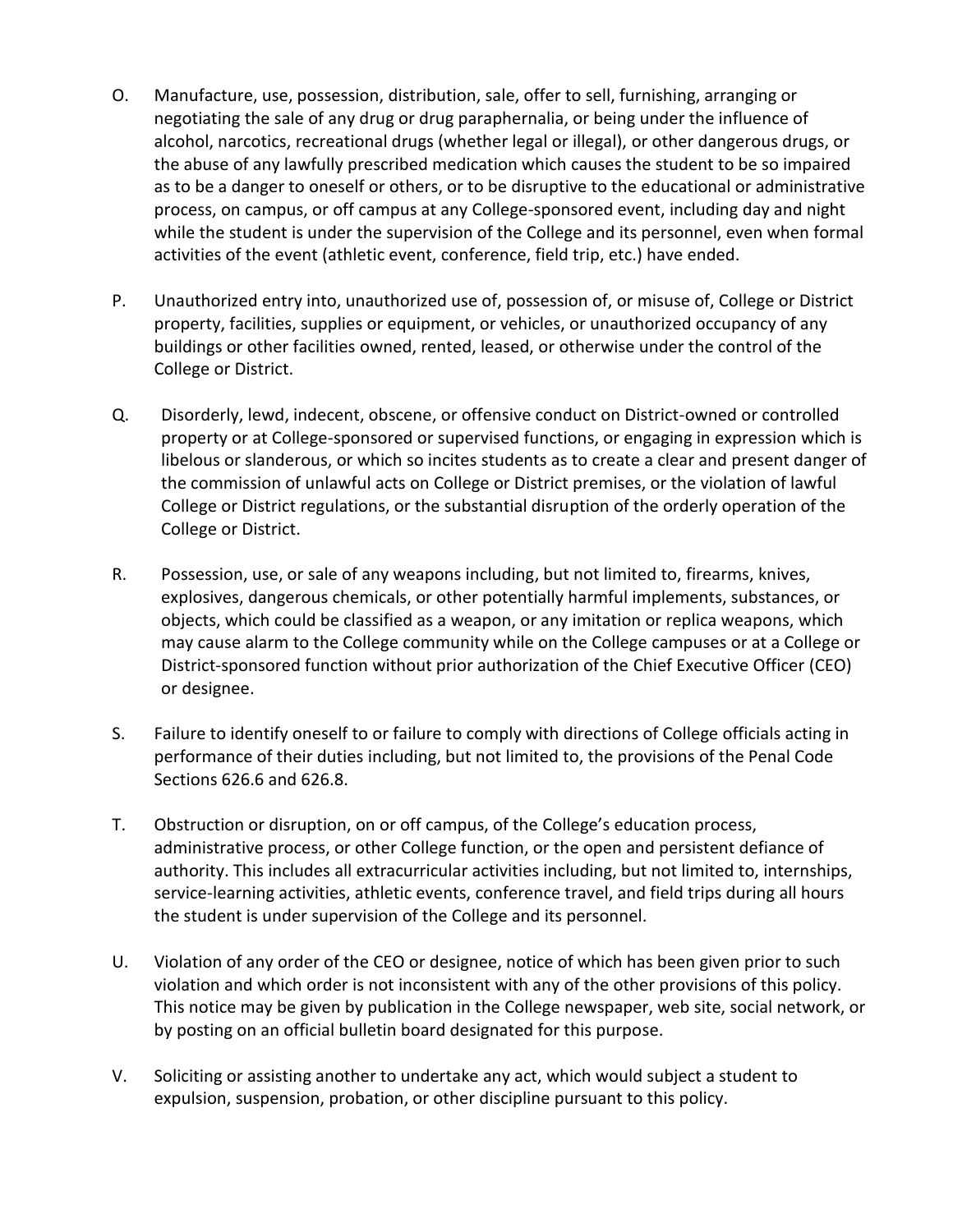- W. Abusive behavior directed toward, or hazing of, a member of the College community, or any act, which injures, degrades, disgraces or tends to injure, degrade, or disgrace any fellow student or member of the campus community.
- X. Any other cause not listed above which is identified as good cause by Education Code Sections 76032 and 76033.
- Y. Abuse of computing facilities or computer time, including but not limited to unauthorized entry into a file to use, read, or change the contents or any other purpose; unauthorized transfer of a file; unauthorized use of another individual's identification or password; use of computing facilities to interfere with the work of another student, faculty member, or College official; and/or use of computing facilities to interfere with a College computing system. For specifics, refer to the College of the Canyons Acceptable Use Agreement.
- Z. Committing any act or engaging in any behavior that threatens or endangers the health or safety of another individual on campus or at any college sponsored activity or event.
- AA. Willful misconduct that results in injury or death to a student or to College or District personnel or a campus visitor.
- BB. Unauthorized preparation, selling, giving, transfer, distribution, or publication, for any commercial purpose, of any contemporaneous recording of an academic presentation in a classroom or equivalent site of instruction, including but not limited to handwritten or typewritten class notes, or any materials that are the intellectual property of a faculty member, except as permitted by any district policy or administrative procedure.
- CC. Gambling on College or District property.
- DD. Willful or persistent smoking of tobacco products, or the use of an electronic cigarette, hookah pen or pipe, or similar device used to ingest flavored serums, with or without nicotine and which dispense vapors, in any area where smoking or use of vapor emitting electronic cigarettes, pens, pipes or similar devices has been prohibited by law or by regulation of the College or District.
- EE. Failure to follow and comply with established guidelines and regulations of off-site entities while participating in college-sponsored, off-campus activities including, but not limited to, conferences, retreats, field trips, excursions, internships, externships, service-learning or volunteer placements, and athletic events.
- FF. Violation of College or District policies or of campus regulations including those concerning chartering and registration of student organizations, use of College or District facilities, or the time, place and manner of public expression.
- GG. Any attempt to misuse a campus parking permit issued by the College or District including, but not limited to, selling a College-issued student parking permit to another student, giving an expired student parking permit to another student, allowing a current or expired student